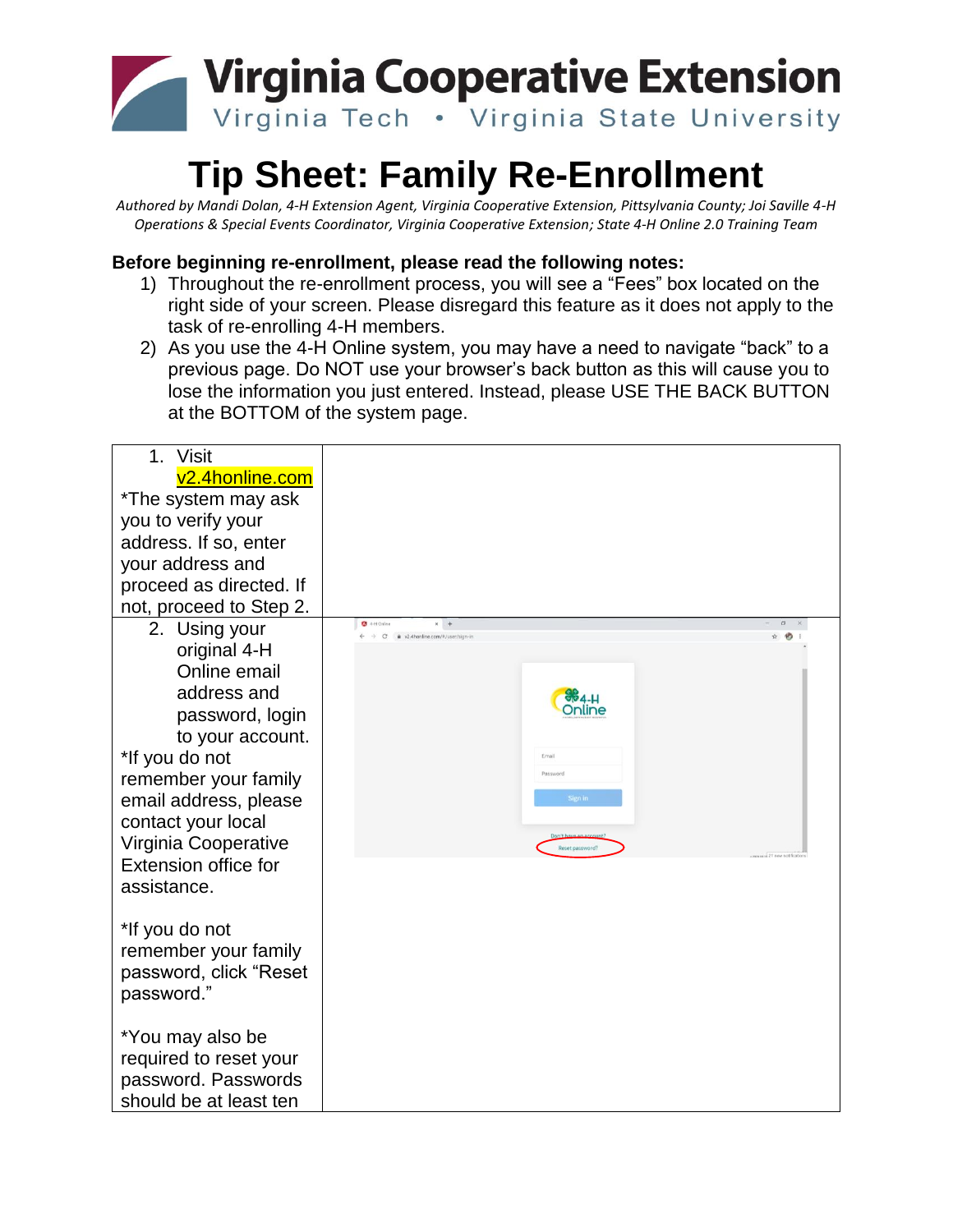Virginia Tech . Virginia State University

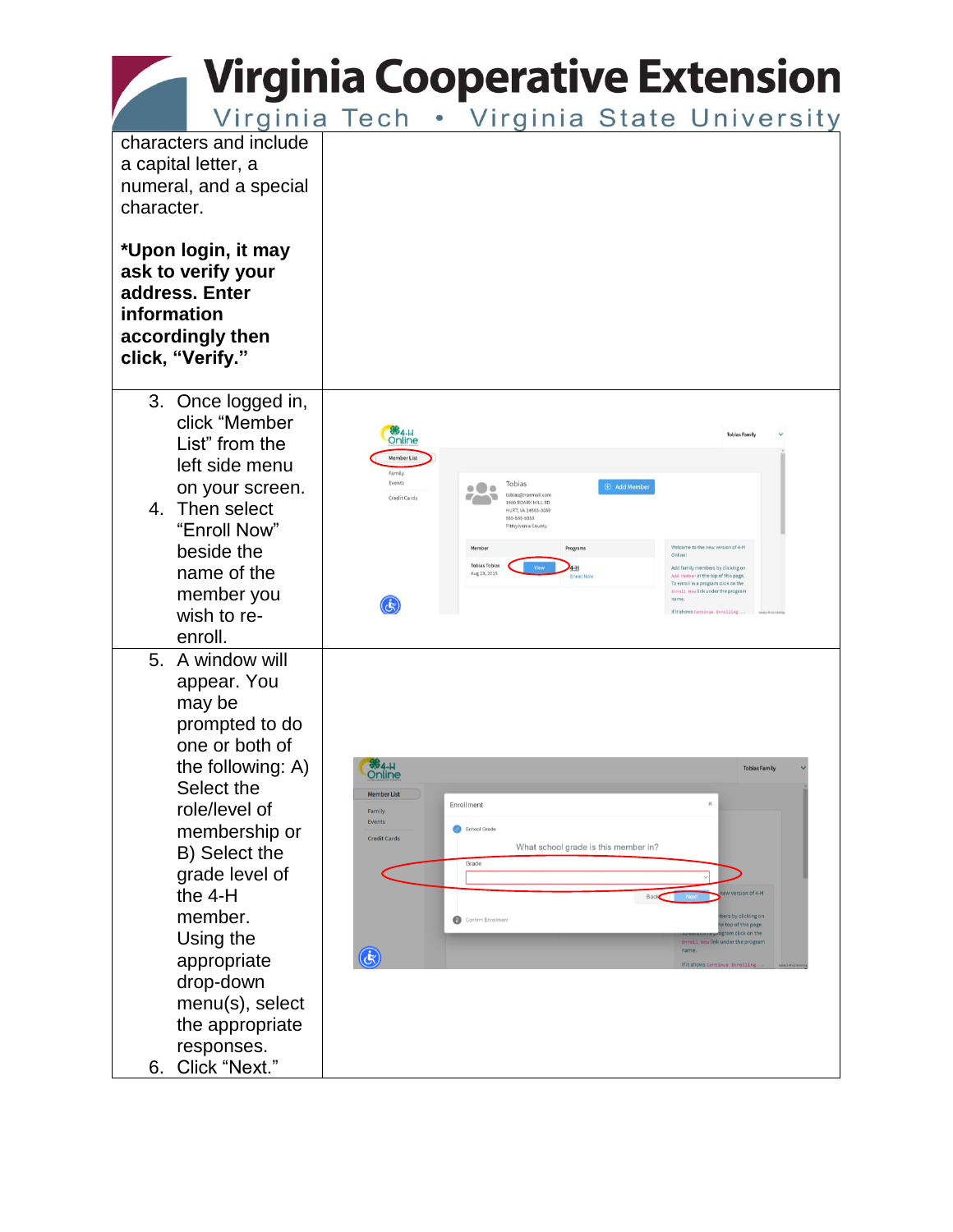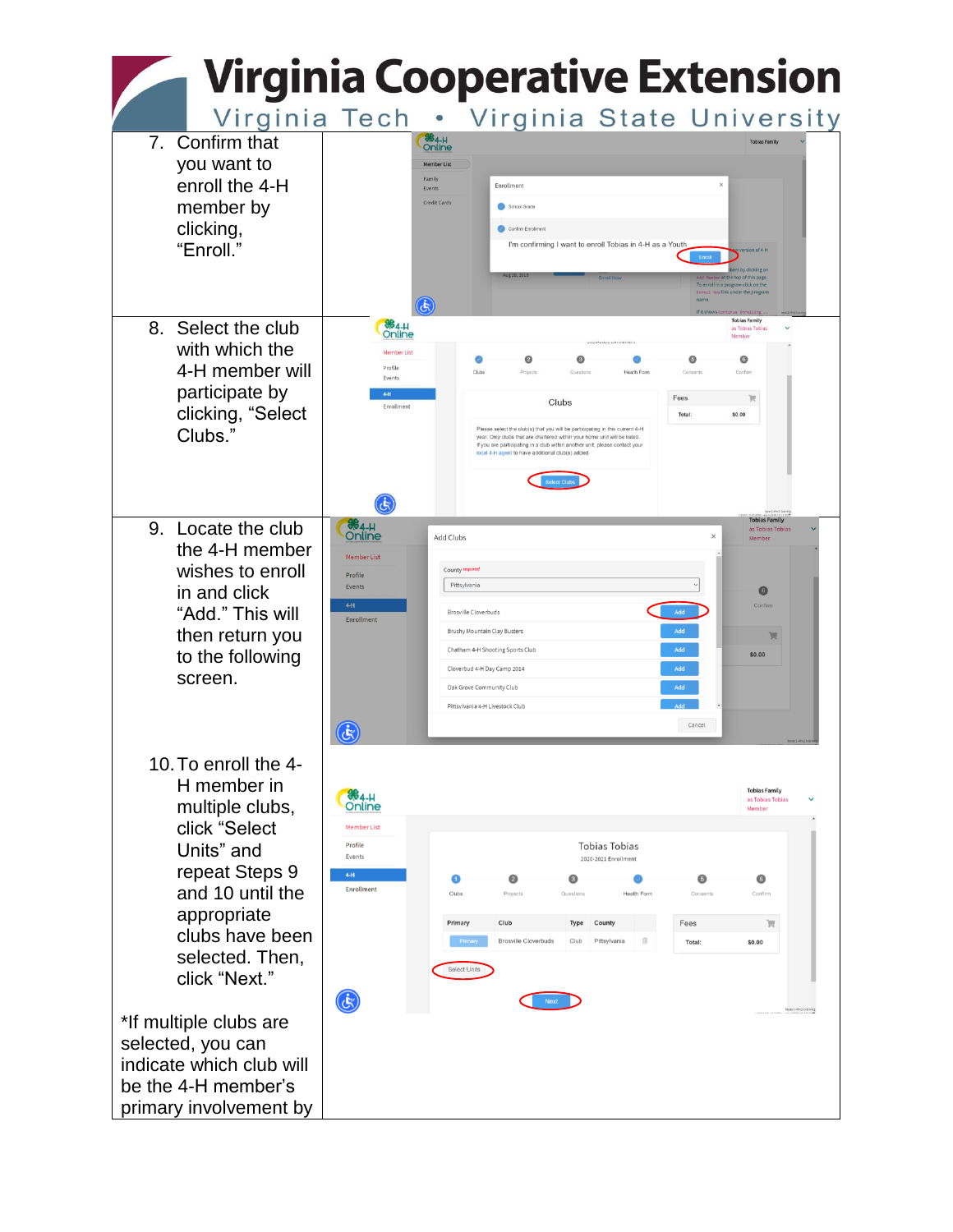Virginia Tech . Virginia State University

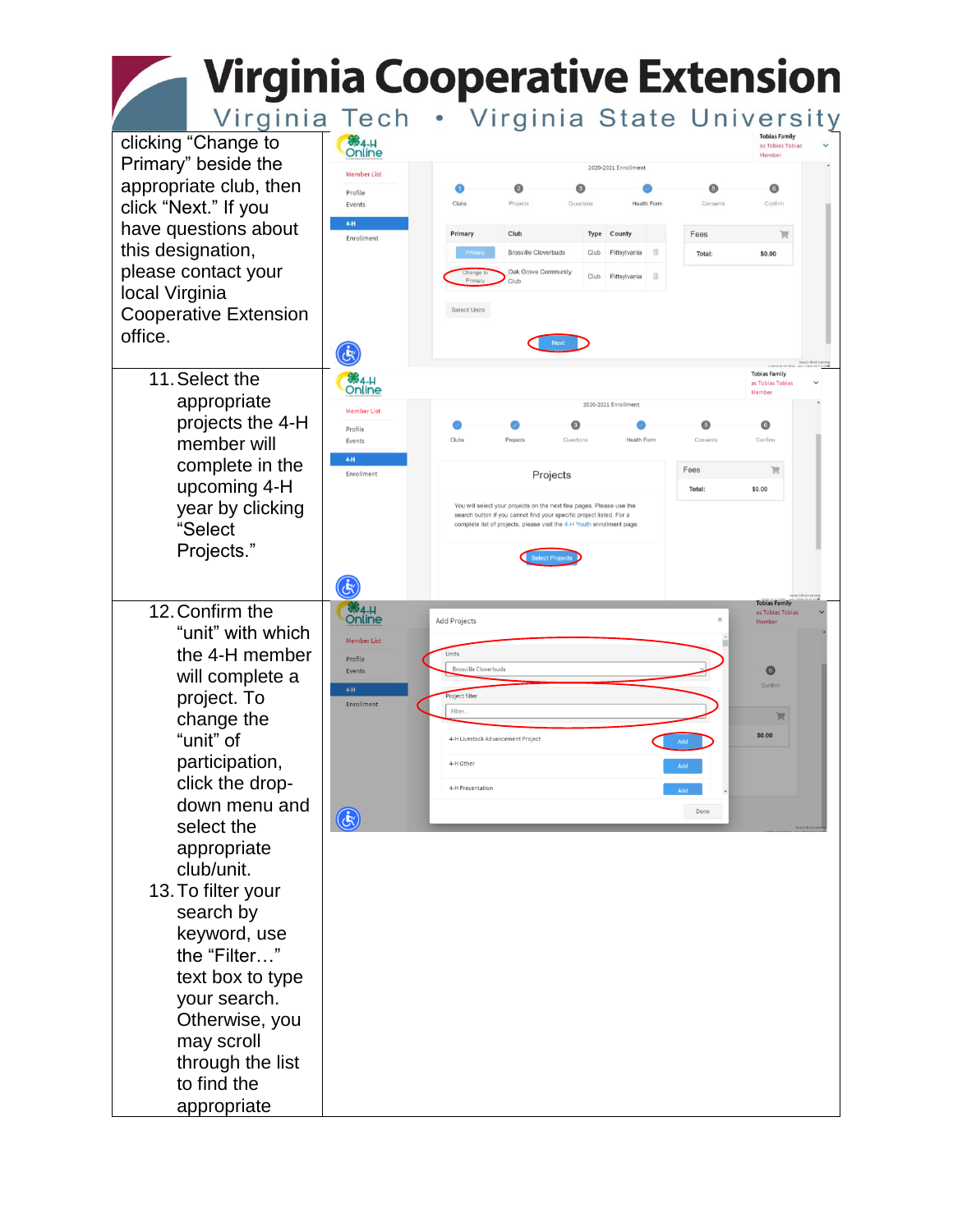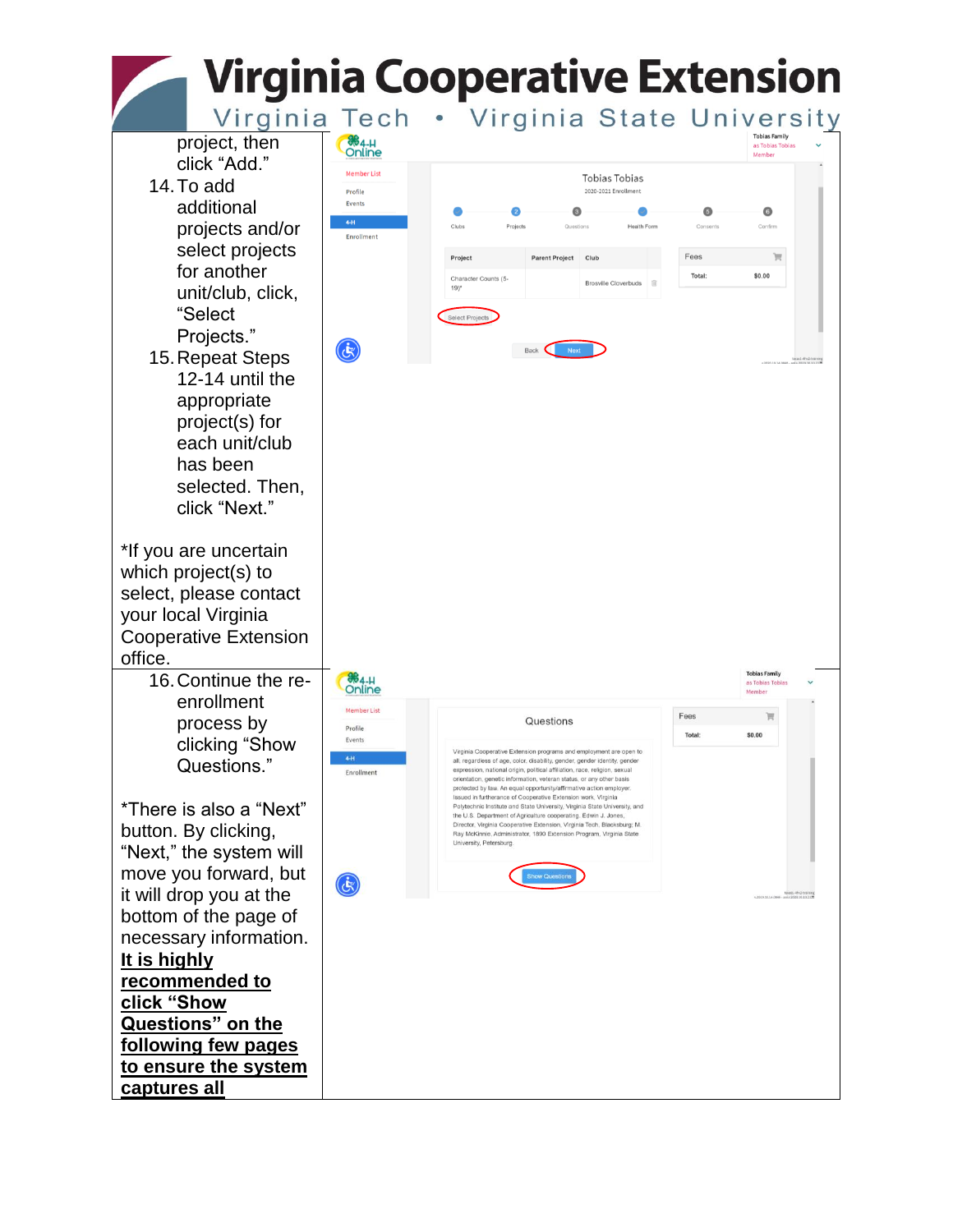Virginia Tech . Virginia State University

#### **appropriate information. Tobias Famil** 17.Verify the **%4-H**<br>Online as Tobias Tobia Member information Member List currently in the Parent / Guardian 1 Profile system. Update Events First Name required  $4-H$ as necessary. Enrollment 18.Pay close Last Name required attention to the Phone Number required "required" fields labeled in red. Work Phone Number Complete all  $\mathbf{G}$ Work Extension "required" fields with current information. 19.When selecting **S**<br>Online a school, be sure to select School .<br>Mamhar Lie the option that **Profile** O Please select your school from the list below, by selecting<br>county, then district and then your school Events reads, "Please School Count select your Enrollmen School District school from the list below…" School Name This will enable If you are unable to locate your school in the list abe school name and type, in the fields below the drop-down  $\mathbf{G}$ School Name<sup>re</sup> boxes to select the appropriate options. 20.Complete the remaining required fields, **Tobias Family 8**4-H then, click as Tobias Tobia Membe "Next" Member List 4-H Event Medication Form \*If you do not see the Profile Events appropriate school  $4-H$ **PDF** listed, select the option Enrollment that reads, "If you are unable to locate your  $\mathbb{B}$  Upload school…". Then, type Back the correct information into the appropriate fields. Complete the remaining required fields and click "Next."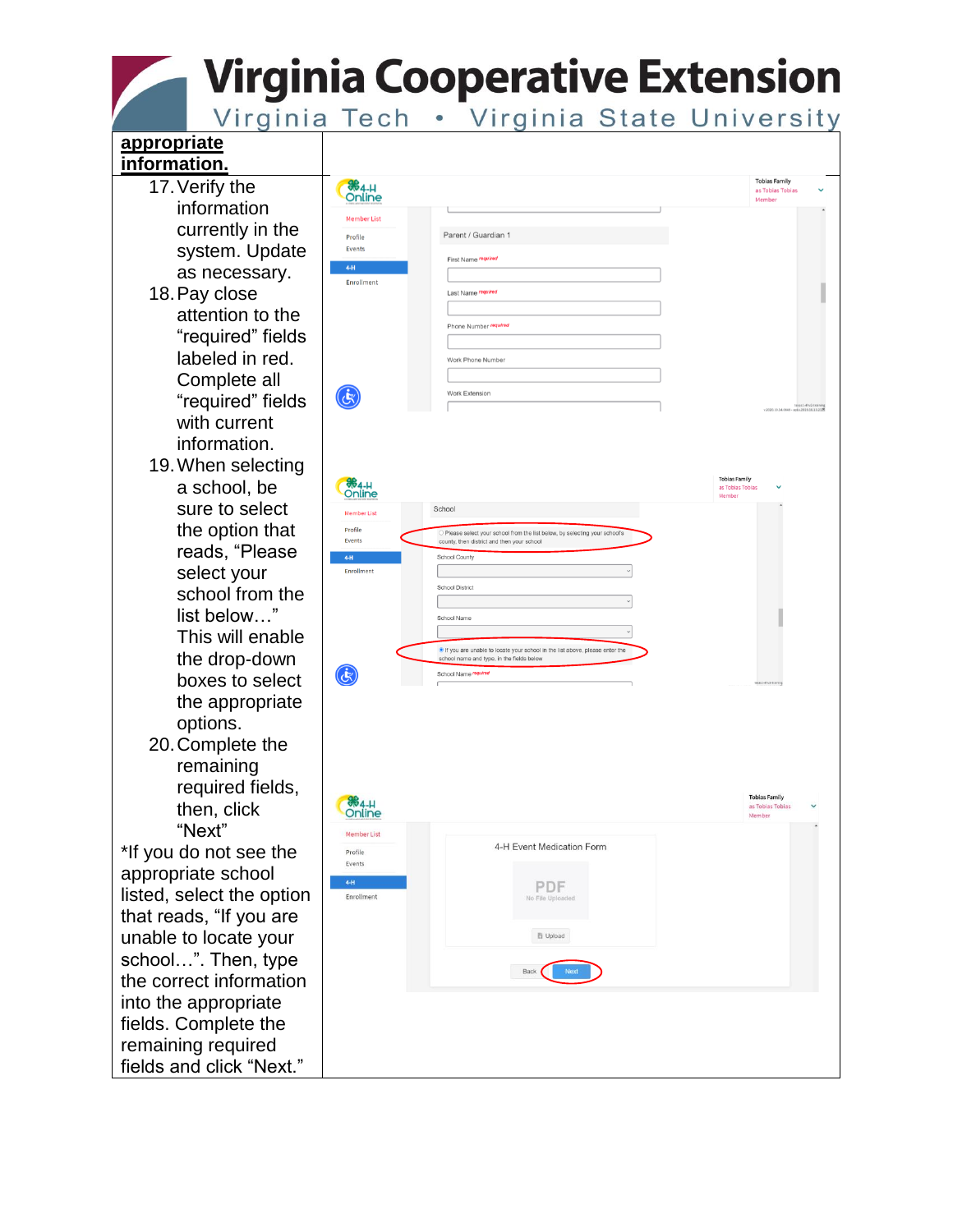Virginia Tech . Virginia State University

21.Click "Show Health Form" and update all information to be current. \*If you select "Yes" to a question and an additional text field appears, please explain the health concern in greater detail. Example shown to the right.

22.Ensure all consents have been confirmed by "Marking this option…" and by entering signatures from the appropriate parties. Parent/Guardia n signatures must be completed by the legal Parent/Guardia n of the 4-H member being enrolled. 23.Click "Next." \*If you decline any of the consents, please

contact your local Virginia Cooperative Extension office.